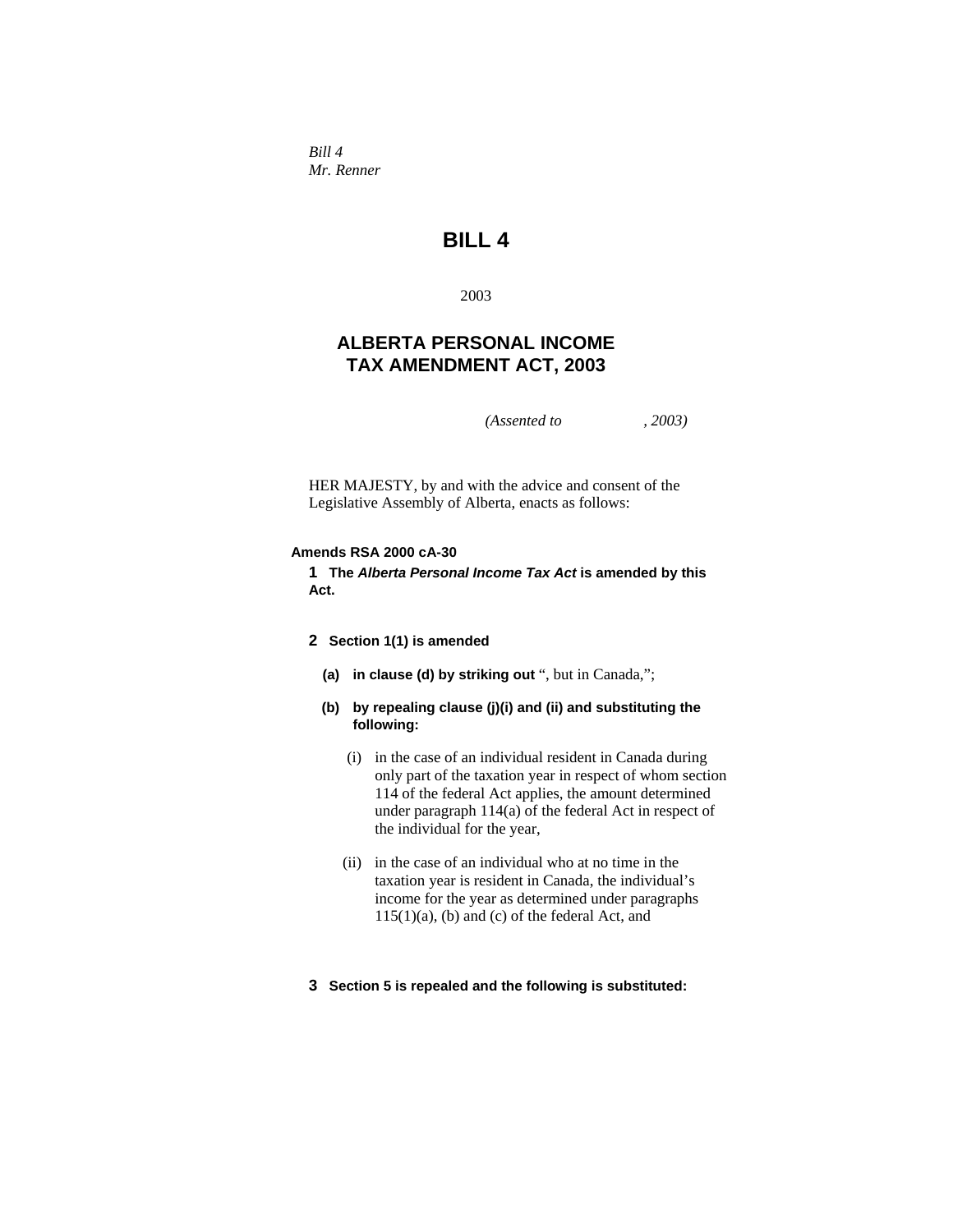### **Taxable income**

**5(1)** An individual's taxable income for the purposes of this Act is equal to the taxable income of the individual for the purposes of computing tax payable under Part I of the federal Act.

**(2)** An individual's taxable income earned in Canada for the purposes of this Act is equal to the individual's taxable income earned in Canada for the purposes of computing tax payable under Part I of the federal Act.

#### **4 Section 6 is repealed and the following is substituted:**

#### **Amount of tax payable**

**6(1)** The tax payable under this Act for a taxation year by an individual who was resident in Alberta on the last day of the calendar year and had no business income outside Alberta in the taxation year is the amount determined by the formula

A x B

where

A is the specified percentage for the year;

B is the individual's taxable income for the year.

**(2)** The tax payable under this Act for a taxation year by an individual who was resident in Alberta on the last day of the calendar year and had business income outside Alberta in the taxation year is the amount determined by the formula

### $A \times B \times (C-D)$ **C** C

where

A is the specified percentage for the year;

- B is the individual's taxable income for the year;
- C is the individual's income for the year as determined under section  $1(1)(j)(i)$  or (iii), as the case may be;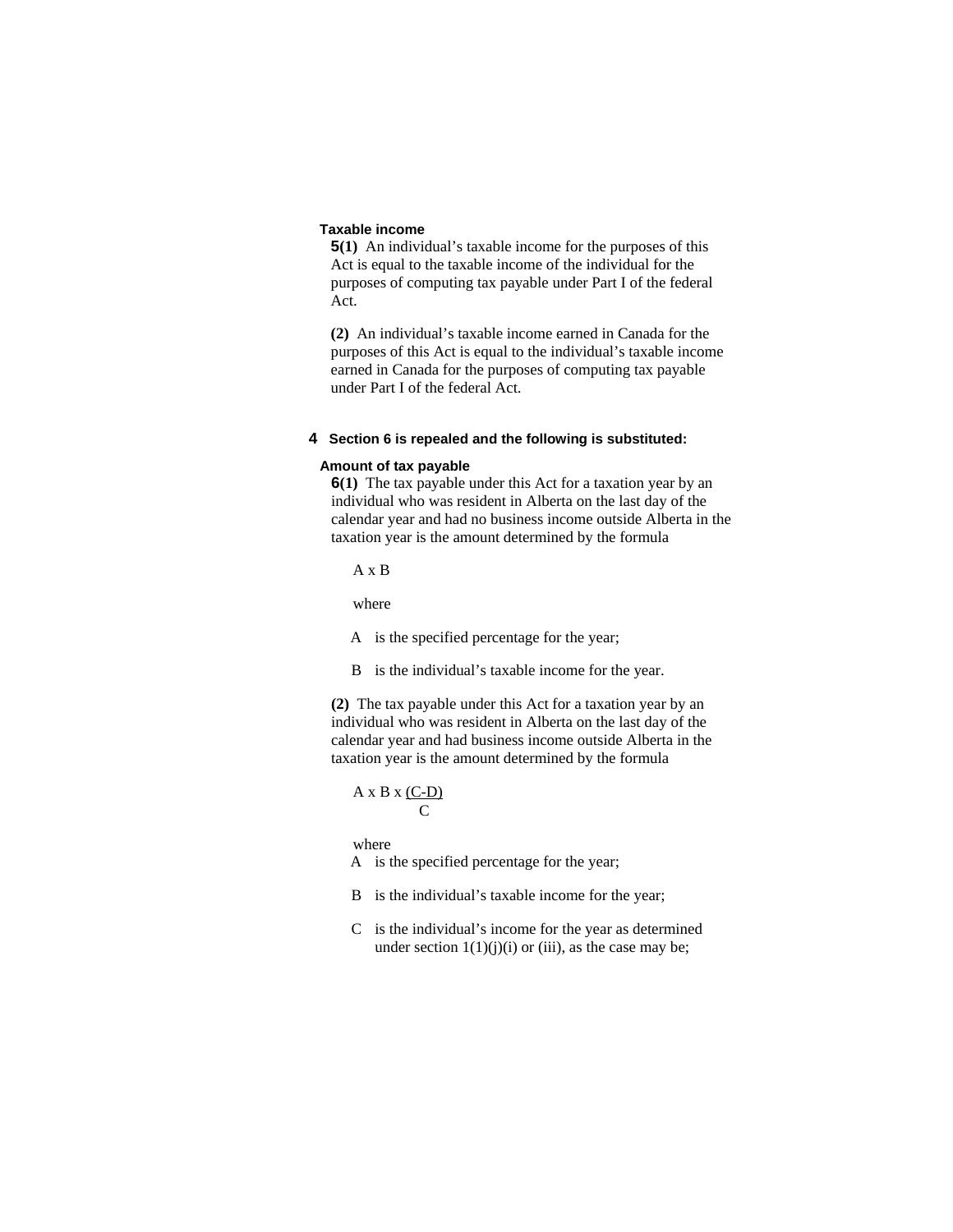D is the individual's business income outside Alberta for the year that is included in amount C.

**(3)** The tax payable under this Act for a taxation year by an individual who was resident in a province or territory other than Alberta on the last day of the calendar year and had business income in Alberta in the taxation year is the amount determined by the formula

 A x B x C D

where

- A is the specified percentage for the year;
- B is the individual's taxable income for the year;
- C is the individual's business income in Alberta for the year;
- D is the individual's income for the year as determined under section  $1(1)(j)(i)$  or (iii), as the case may be.

**(4)** The tax payable under this Act for a taxation year by an individual who

- (a) was resident in Alberta throughout part of the calendar year,
- (b) was not resident in any other province or territory after ceasing to be a resident of Alberta, and
- (c) was resident in a jurisdiction outside Canada on the last day of the calendar year,
- is the amount determined by the formula  $A \times B \times (C-D)$ **C** C

- A is the specified percentage for the year;
- B is the individual's taxable income for the year;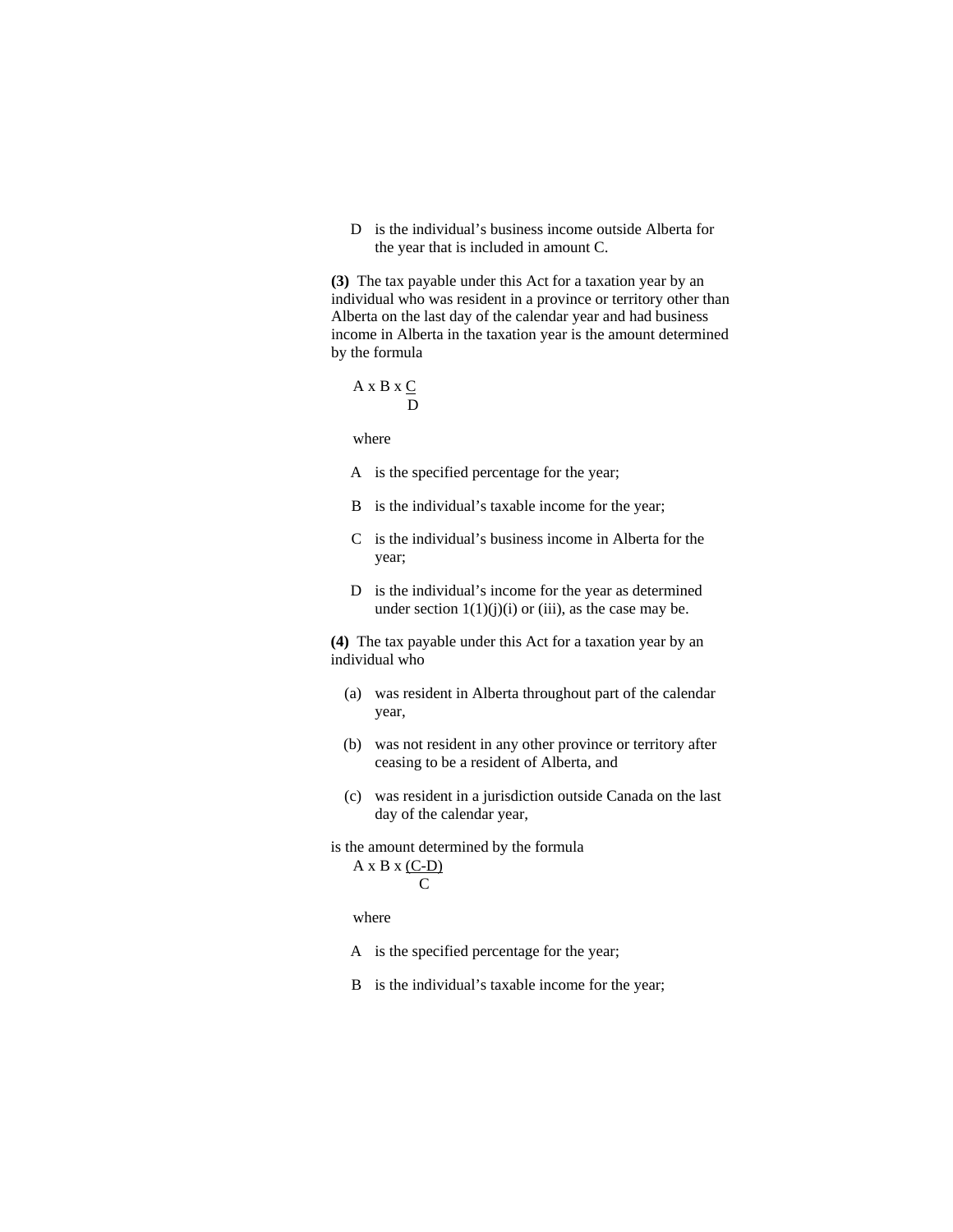- C is the individual's income for the year as determined under section  $1(1)(j)(i)$ ;
- D is the individual's business income outside Alberta for the year that is included in amount C.

**(5)** The tax payable under this Act for a taxation year by an individual who at no time in the year was resident in Canada is the amount determined by the formula

$$
A \times B \times \underline{C}
$$
  

$$
D
$$

where

- A is the specified percentage for the year;
- B is the individual's taxable income for the year earned in Canada;
- C is the total of the individual's income for the year earned in Alberta as determined under section 2602 of the federal regulation and the taxable capital gain from the disposition of taxable Alberta property as determined by the Alberta regulation;
- D is the individual's income for the year as determined under section  $1(1)(j)(ii)$ .

**(6)** The tax payable under this Act for a taxation year by an individual who

- (a) was resident in a jurisdiction outside Canada on the last day of the calendar year,
- (b) was resident in a province or territory other than Alberta

 in the calendar year immediately prior to becoming a resident in a jurisdiction outside Canada, and

(c) had business income in Alberta in the taxation year

is the amount determined by the formula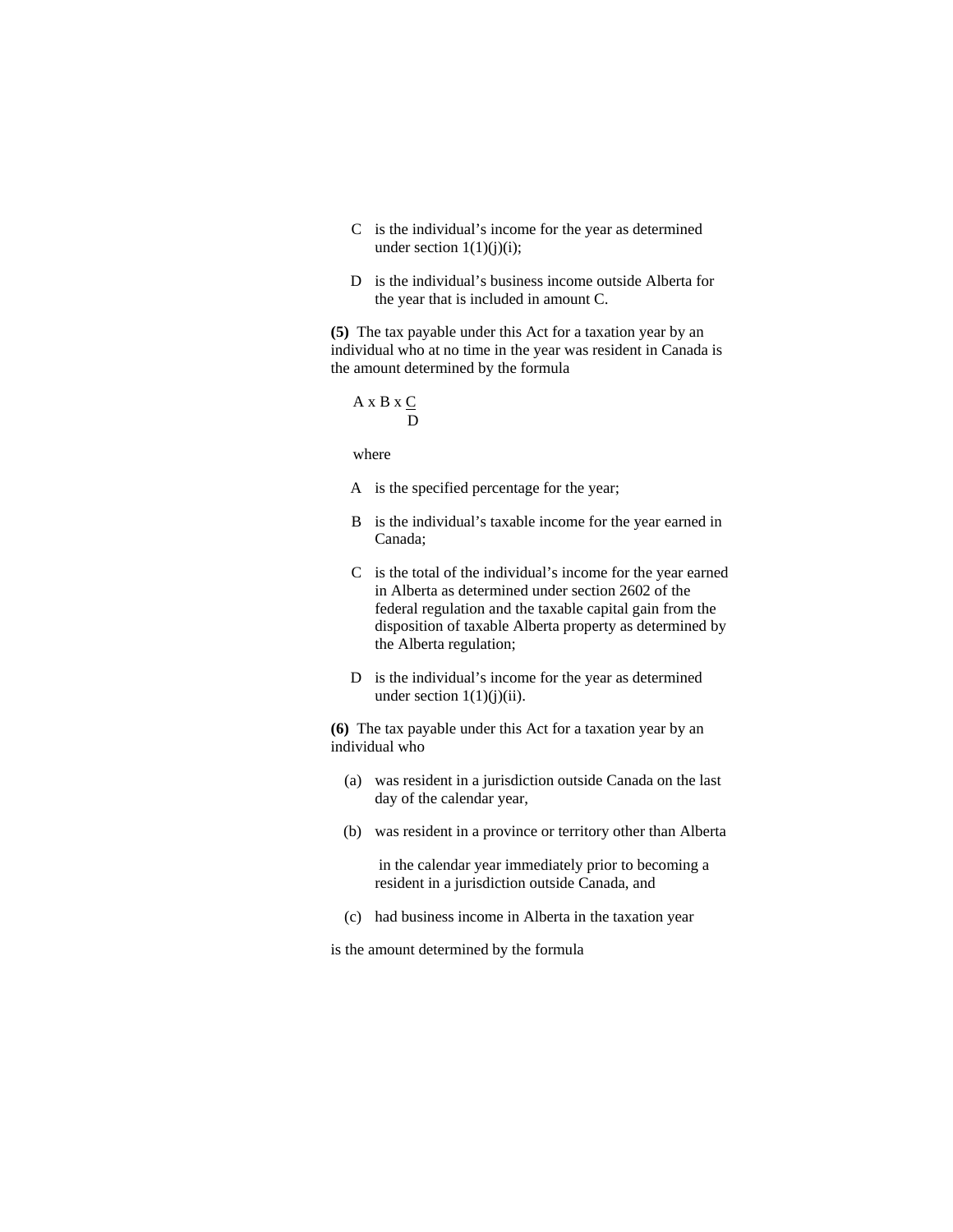### A x B x  $C$ D

### where

- A is the specified percentage for the year;
- B is the individual's taxable income for the year;
- C is the individual's business income in Alberta for the year;
- D is the individual's income for the year as determined under section  $1(1)(j)(i)$ .

**(7)** In the case of an individual who died during the calendar year, the words "calendar year" in subsections (1), (2), (3), (4), and (6) shall be read as "taxation year".

### **5 Section 11 is repealed and the following is substituted:**

#### **Charitable and other gifts**

**11(1)** For the purpose of computing the tax payable under this Act for a taxation year by an individual, there may be deducted such amount as the individual claims not exceeding the amount determined by the formula

 $(A \times B) + [12.75\% \times (C - B)]$ 

where

A is the specified percentage for the year;

- B is the lesser of \$200 and amount C;
- C is the amount of the individual's total gifts for the year used to claim a deduction by the individual for the year for the purposes of section 118.1 of the federal Act.

**(2)** Section 118.1 of the federal Act applies for the purposes of this Act except that subsection (1) of this section applies instead of subsection 118.1(3) of the federal Act.

# **6 Section 25(1)(b) is repealed and the following is substituted:**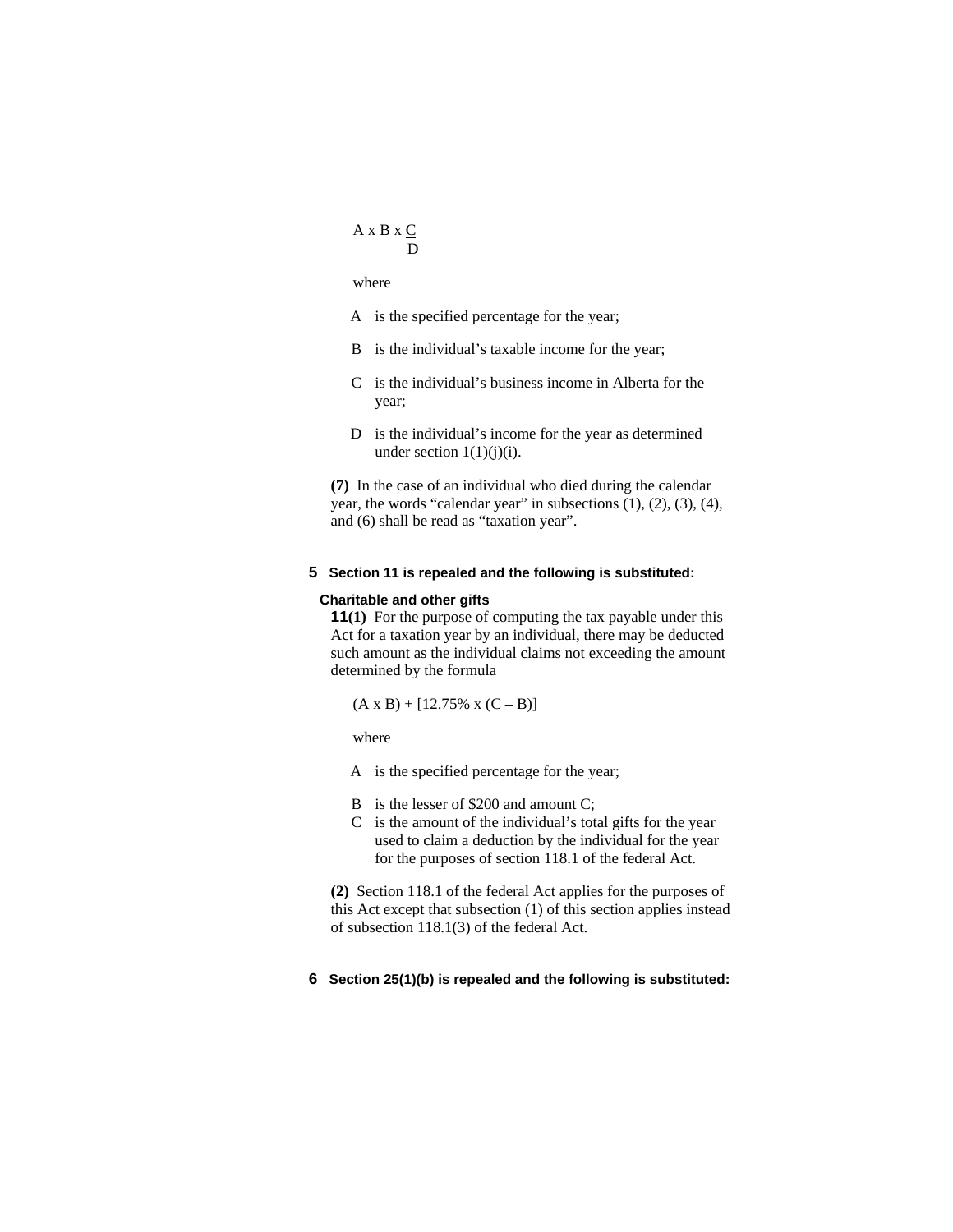(b) "Alberta basic tax rate" of an individual for a taxation year means the proportion that the individual's tax payable under this Act for the year, after deducting only the individual's personal credits under section 8 and no other credits or rebates under this Division, is of the individual's taxable income for the year, expressed as a percentage;

#### **7 Section 38 is repealed and the following is substituted:**

#### **Business income outside Alberta**

**38** Despite sections 8, 9, 11, 12, 13, 15, 16, 17, 18, 19 and 20, for the purposes of computing tax payable under this Act for a taxation year by an individual referred to in section 6(2), the amount that may be deducted under those provisions must not exceed the portion of such amount determined by the formula

$$
A \times \frac{C - D}{C}
$$

where

- A is the total of those credits under sections 8, 9, 11, 12, 13, 15, 16, 17, 18, 19 and 20 that the individual is entitled to claim;
- C and D are the individual's amounts for the year as described in section 6(2).

#### **8 Section 39 is amended**

- **(a) by striking out** "15 to 25" **and substituting** "15 to 23";
- **(b)** by striking out "A  $\overline{x}$   $\underline{B}$ " and substituting "A  $\overline{x}$   $\underline{C}$ "; C D
- **(c) by striking out** ", 20, 24 and 25" **and substituting** "and 20";
- **(d) by striking out** "B is the individual's business income in Alberta;" **and** "C is the individual's income for the year as determined in section 1(1)(j)(iii)" **and substituting** "C and D are the individual's amounts for the year as described in section  $6(3)$ ".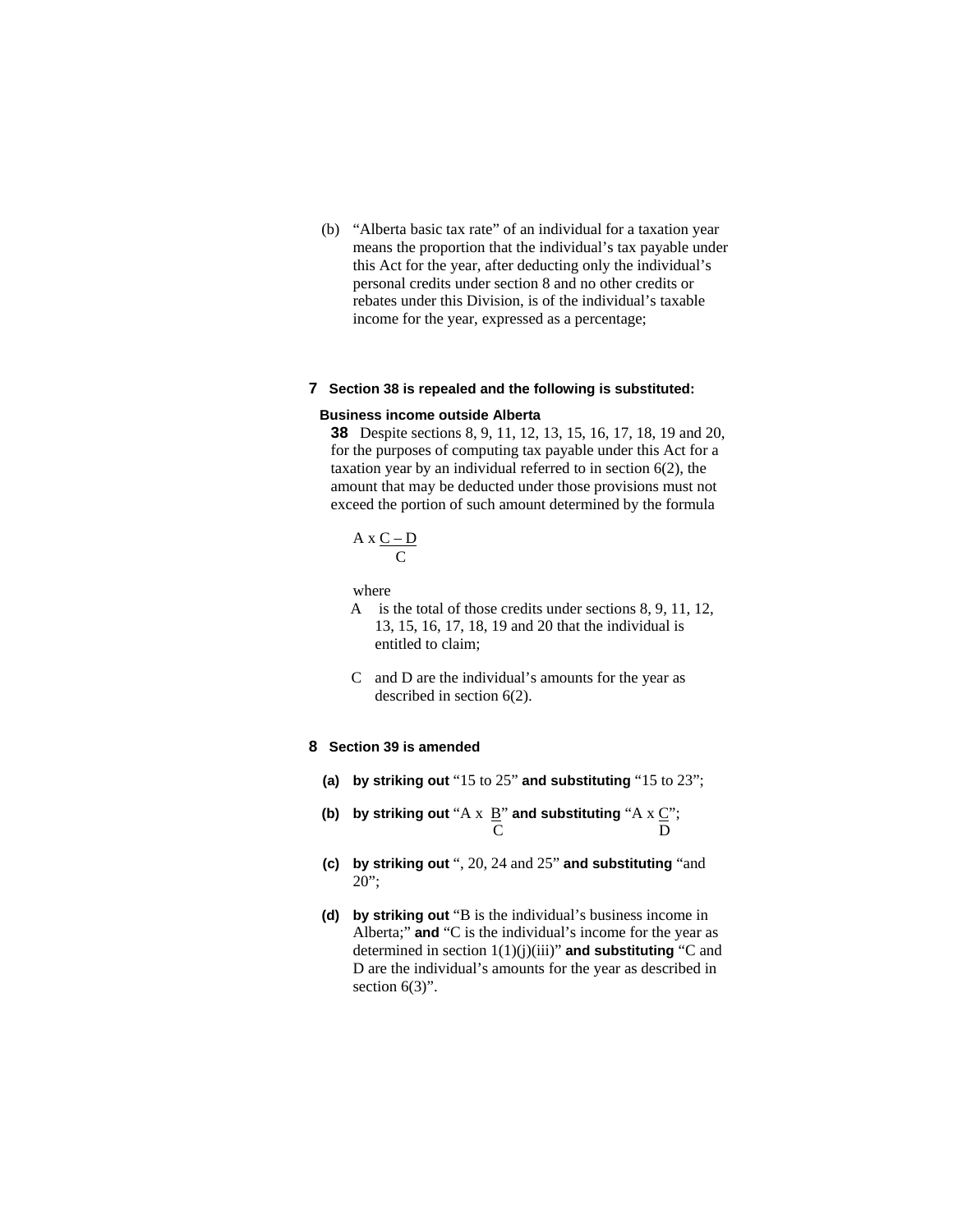### **9 Section 42 is repealed and the following is substituted:**

#### **Ordering of credits**

**42** In computing an individual's tax payable under this Act, the following provisions must be applied in the following order:

sections 8, 9, 19, 10, 13, 17, 15, 16, 20(2), 20(1), 12, 11, 18, 21, 22, 27, 23, 24 and 25.

### **10(1) This Act, except section 8(a) and (c), is deemed to have come into force on January 1, 2001.**

**(2) Section 8(a) and (c) are deemed to have come into force on January 1, 2002.** 

### **Explanatory Notes**

**1** Amends chapter A-30 of the Revised Statutes of Alberta 2000.

### **2** Section 1(1) presently reads in part:

### *1(1) In this Act,*

- *(d) "business income outside Alberta" means income for the taxation year from a business with a permanent establishment outside Alberta, but in Canada, as determined in accordance with section 2603 of the federal regulation;*
- *(j) "income for the year" means* 
	- *(i) in the case of an individual resident in Canada during only part of the taxation year in respect of whom section 114 of the federal Act applies, the aggregate of*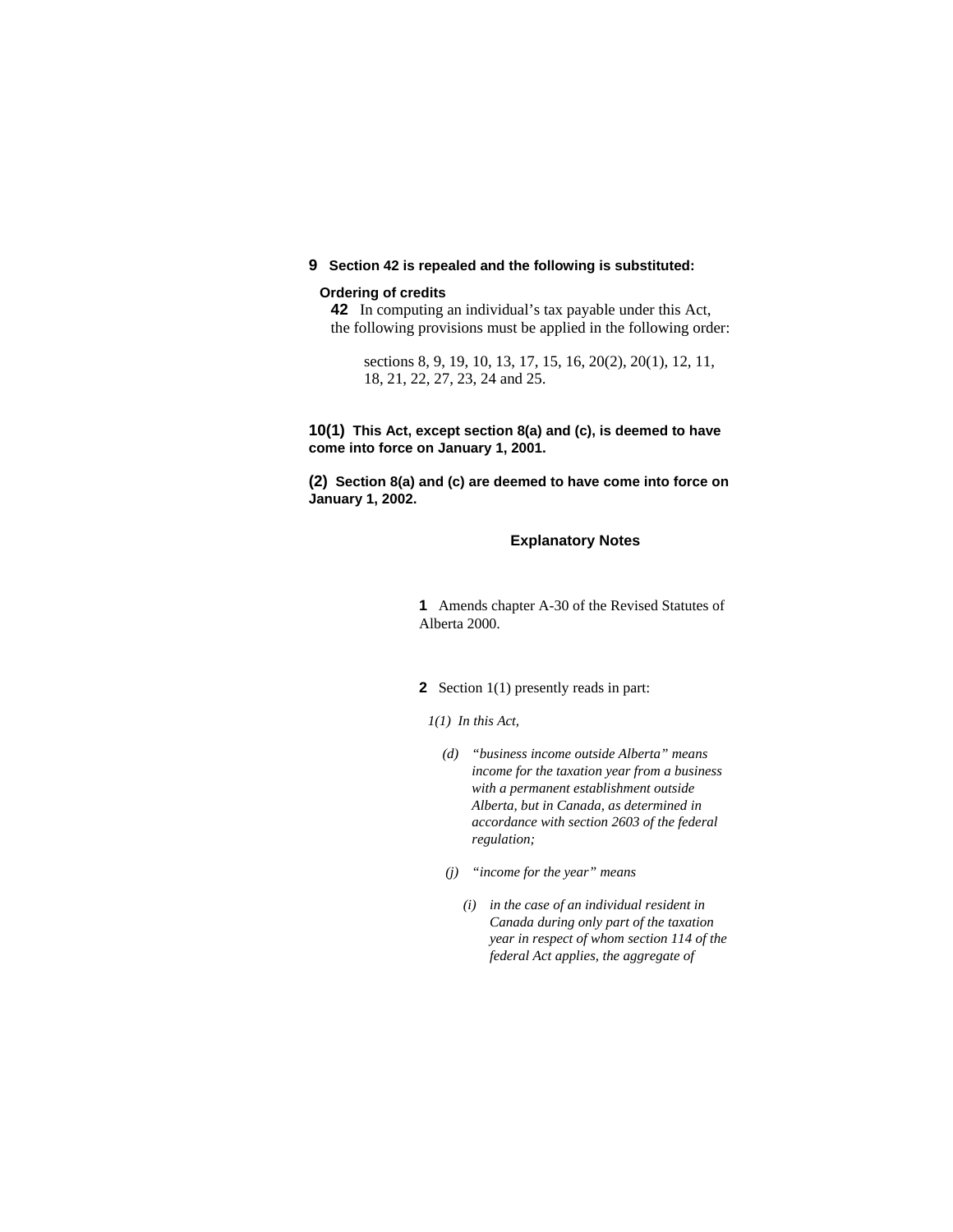- *(A) the individual's income for the period or periods in the year referred to in paragraph 114(a) of the federal Act as determined in accordance with and for the purposes of the federal Act, and*
- *(B) the individual's income for the portion of that year that is not included in the period or periods referred to in*

 *paragraph (A), computed under paragraphs 115(1)(a), (b) and (c) of the federal Act as though that portion of the year were the whole taxation year,* 

- *(ii) in the case of an individual not resident in Canada at any time in the taxation year, the individual's income for the year as computed under paragraphs 115(1)(a), (b) and (c) of the federal Act, and*
- *(iii) in the case of any other individual, the individual's income for the year as determined in accordance with and for the purposes of Part I of the federal Act;*

### **3** Section 5 presently reads:

*5 The taxable income of an individual for the purposes of computing tax payable under Part I of the federal Act is the individual's taxable income for the purposes of this Act.* 

### **4** Section 6 presently reads:

*6(1) The tax payable under this Act for a taxation year by an individual who was resident in Alberta on the last day of the calendar year and had no business income outside Alberta in the taxation year is the amount determined by the formula* 

 *A x B*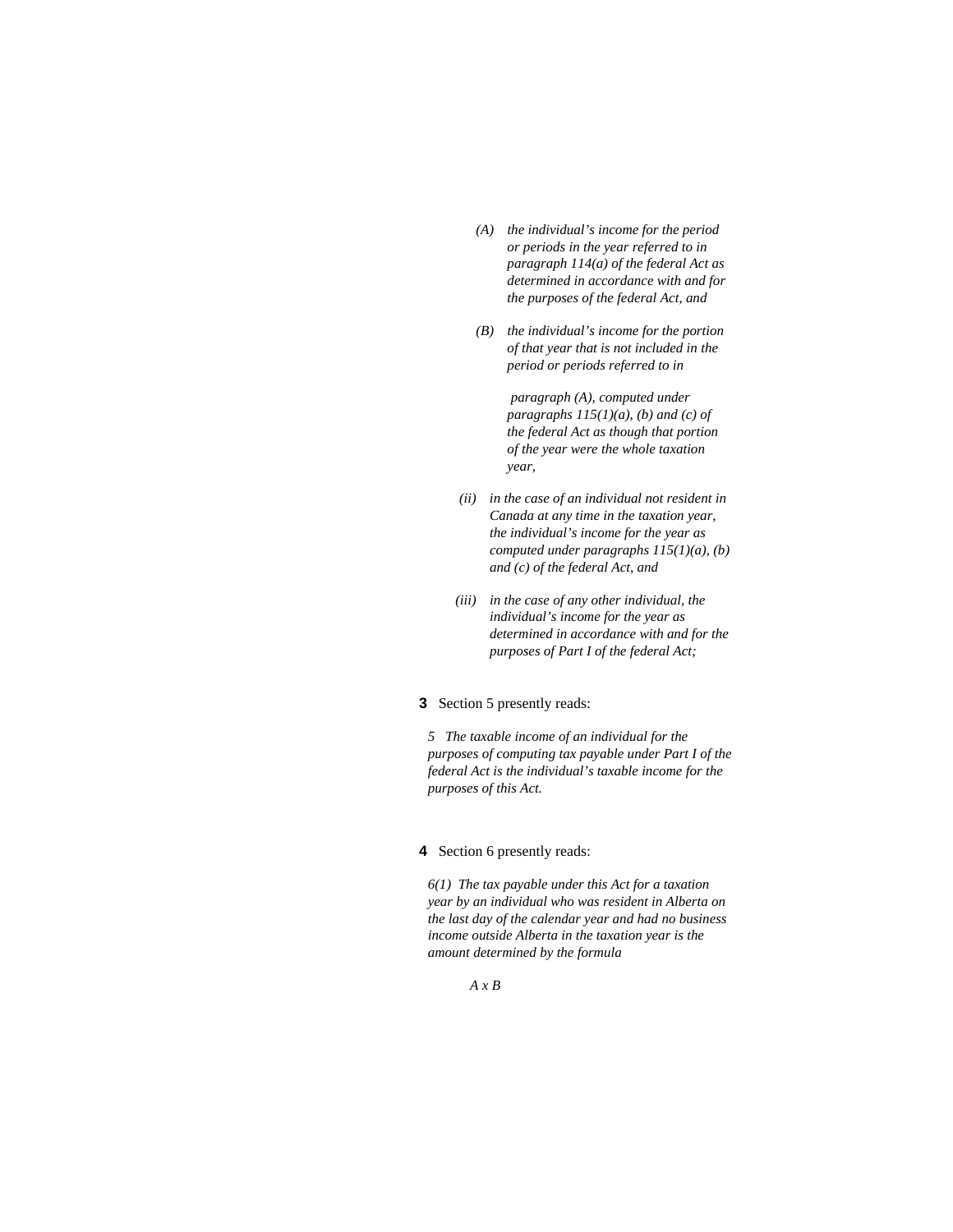#### *where*

 *A is the specified percentage for the year;* 

 *B is the taxable income of the individual.* 

*(2) The tax payable under this Act for a taxation year by an individual who was resident in Alberta on the last day of the calendar year and had business income outside Alberta in the taxation year is the amount determined by the formula* 

$$
A \times B \times \underbrace{(C \cdot D)}_{C}
$$

 *where* 

 *A is the specified percentage for the year;* 

- *B is the taxable income of the individual;*
- *C is the income for the year as determined under section 1(1)(j)(iii);*
- *D is the business income outside Alberta.*

*(3) The tax payable under this Act for a taxation year by an individual who was resident in a province other than Alberta or in a territory on the last day of the calendar year and had business income in Alberta in the taxation year is the amount determined by the formula* 

$$
A \times B \times C
$$

- *A is the specified percentage for the year;*
- *B is the taxable income of the individual;*
- *C is the business income in Alberta;*
- *D is the income for the year as determined under section 1(1)(j)(iii).*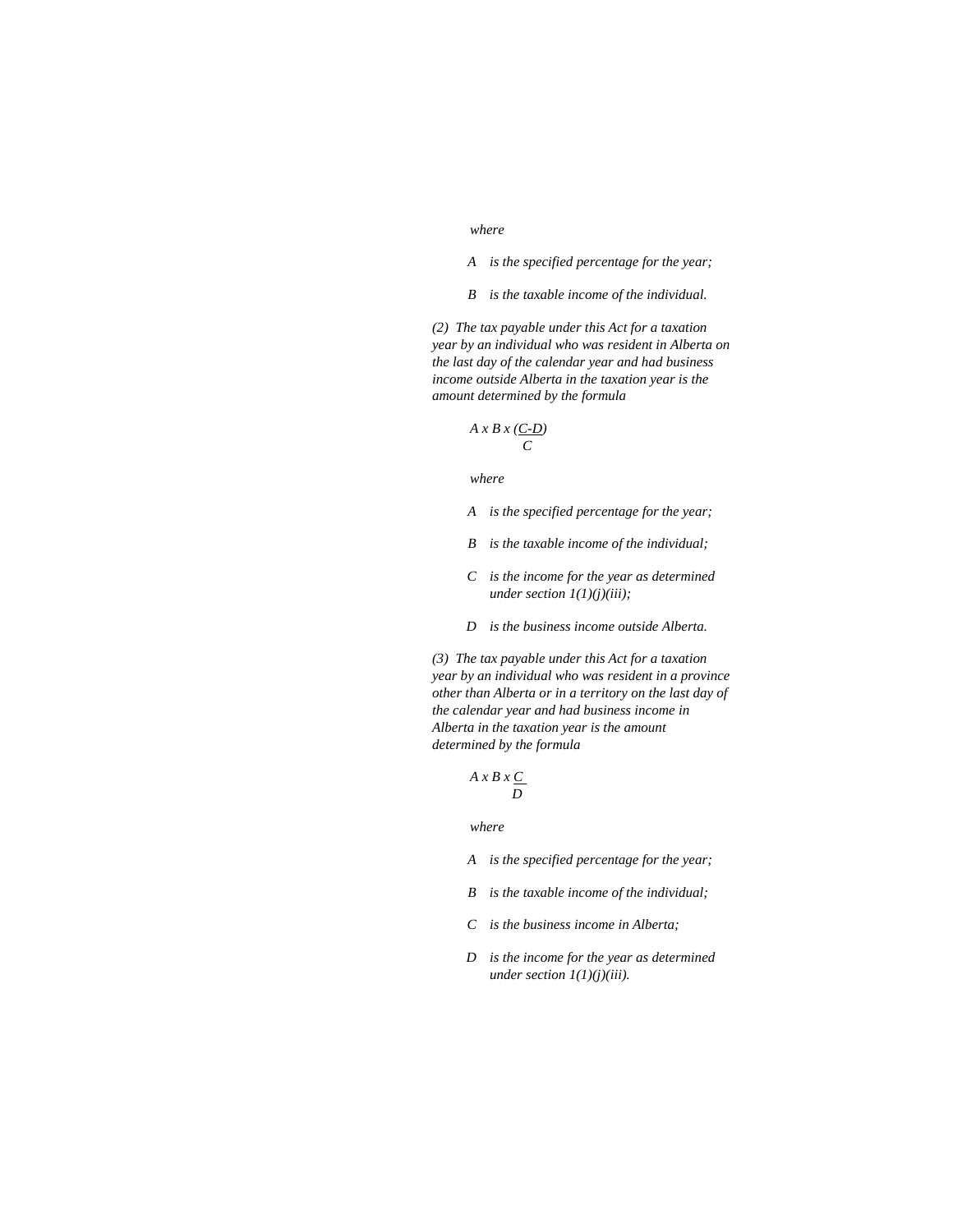*(4) The tax payable under this Act for a taxation year by an individual who* 

- *(a) was not resident in Alberta on the last day of the calendar year but was resident in Alberta throughout part of the calendar year, and*
- *(b) was not resident in Canada on the last day of the calendar year*

*is the amount determined in accordance with the formula* 

$$
A \times B \times \frac{(C-D)}{C}
$$

 *where* 

- *A is the specified percentage for the year;*
- *B is the taxable income of the individual;*
- *C is the income for the year as determined under section 1(1)(j)(i);*
- *D is the business income outside Alberta.*

*(5) The tax payable under this Act for a taxation year by an individual who was not resident in Canada at any time in the calendar year is the amount determined by the formula* 

$$
A \times B \times C
$$
  
*D*

- *A is the specified percentage for the year;*
- *B is the taxable income of the individual;*
- *C is the total of the individual's income for the year earned in Alberta as determined under section 2602 of the federal regulation and the taxable capital gain from the disposition of taxable Alberta*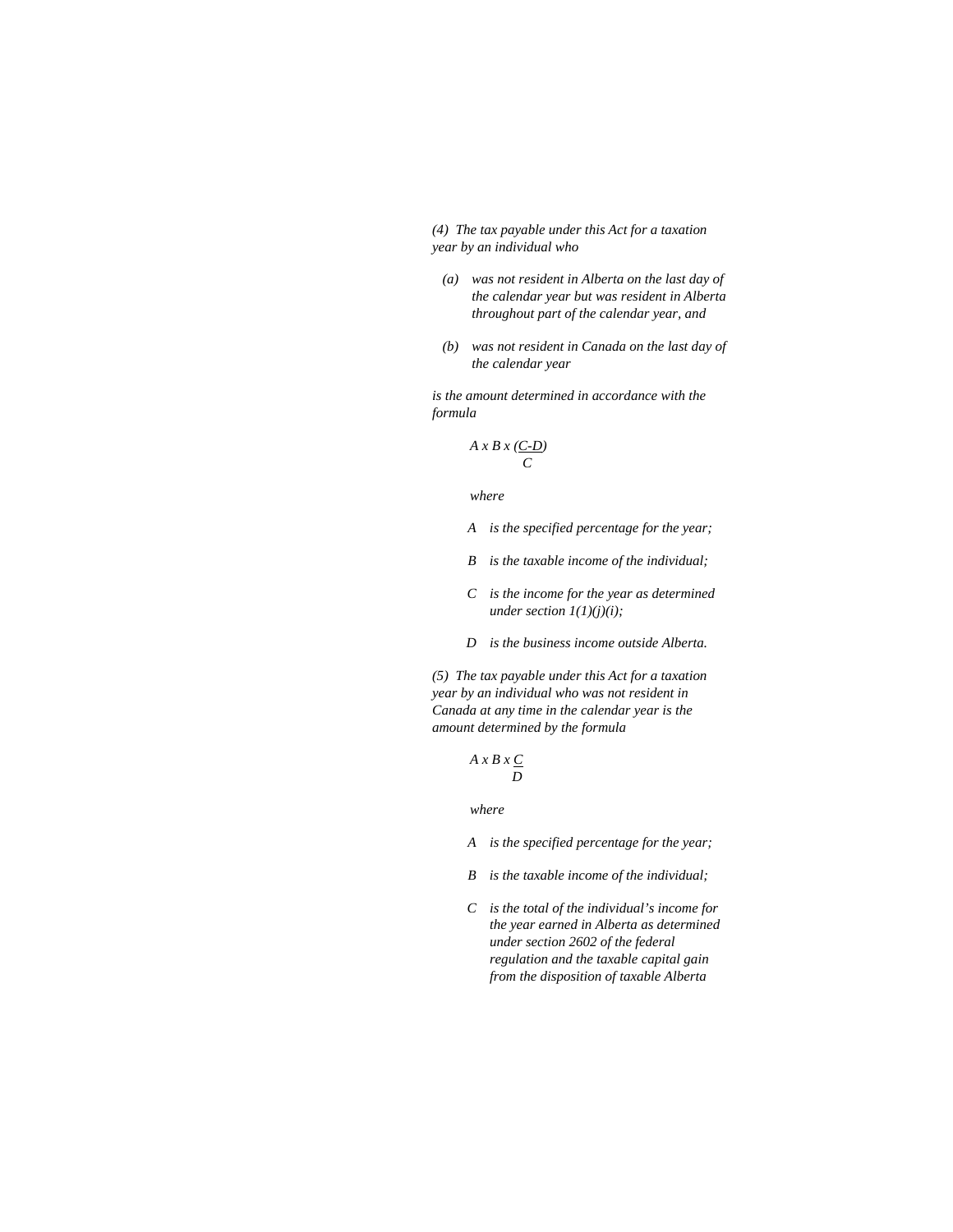*property as determined by an Alberta regulation;* 

 *D is the income for the year as determined under section 1(1)(j)(ii).* 

*(6) The tax payable under this Act for a taxation year by an individual who* 

- *(a) was not resident in Alberta at any time in the taxation year but was resident in a province other than Alberta or in a territory in the calendar year,*
- *(b) was not resident in Canada on the last day of the calendar year, and*
- *(c) had business income in Alberta in the taxation year*

*is the amount determined by the formula* 

$$
A \times B \times C
$$
  
*D*

 *where* 

- *A is the specified percentage for the year;*
- *B is the taxable income of the individual;*
- *C is the business income in Alberta;*
- *D is the income for the year as determined under section 1(1)(j)(i).*

## **5** Section 11 presently reads:

*11(1) For the purpose of computing the tax payable under this Act for a taxation year by an individual, there may be deducted such amount as the individual claims not exceeding the amount determined by the formula* 

$$
(A x B) + [12.75\% x (C - B)]
$$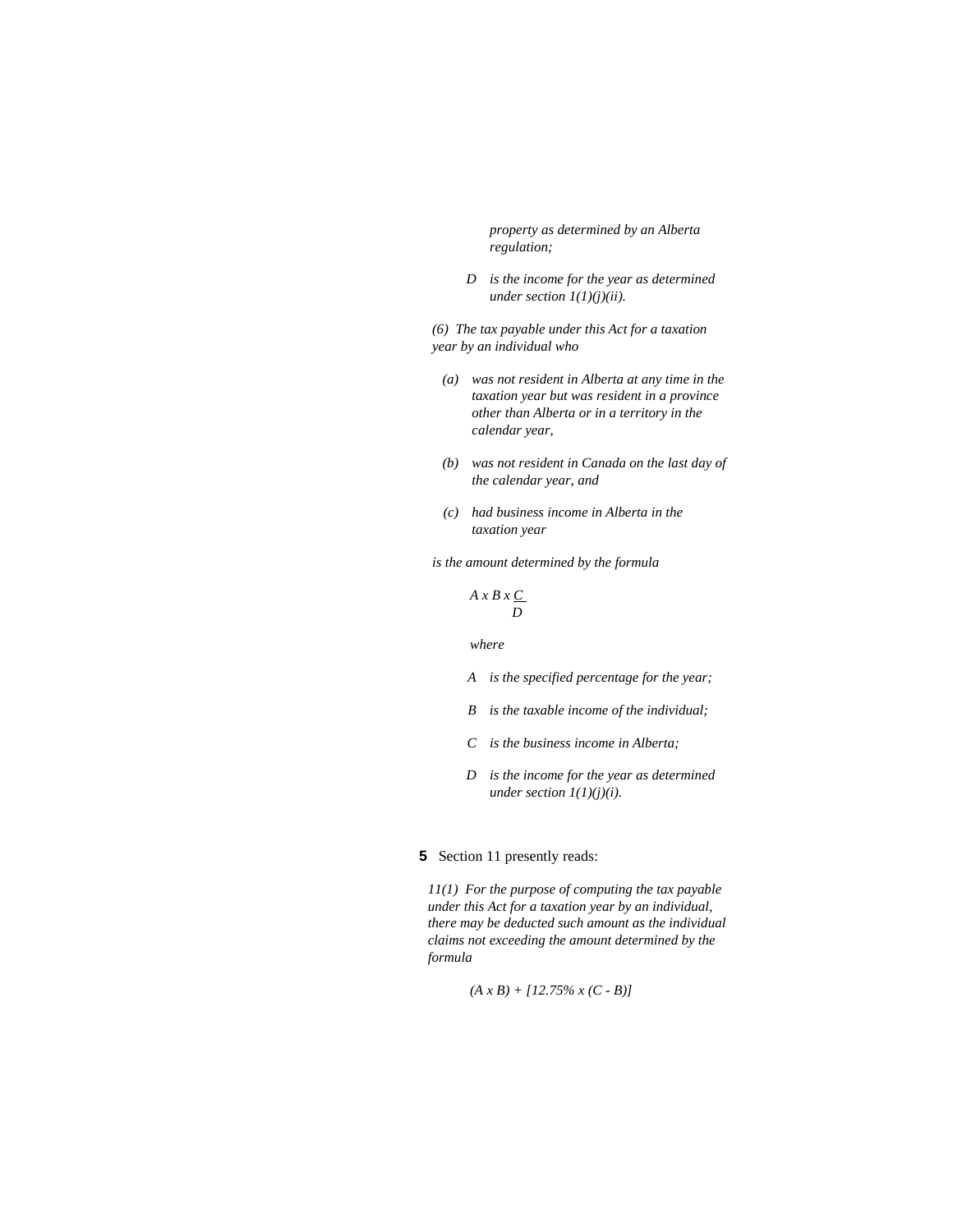#### *where*

- *A is the specified percentage for the year;*
- *B is the lesser of \$200 and the individual's total gifts for the year;*
- *C is the individual's total gifts for the year.*

*(2) Section 118.1 of the federal Act applies for the purposes of this Act except that subsection (1) of this section applies instead of subsection 118.1(3) of the federal Act.* 

#### **6** Section 25(1) presently reads in part:

- *25(1) In this section,* 
	- *(b) "Alberta basic tax rate" of an individual for a taxation year means* 
		- *(i) in a taxation year when the individual's tax payable under this Act is determined under section 48, the proportion that that tax payable is of the individual's adjusted taxable income determined under section 127.52 of the federal Act for the year less the individual's basic exemption determined under section 127.53 of the federal Act, expressed as a percentage, and*
		- *(ii) in any other case, the proportion that the individual's tax payable under this Act for the year, after deducting only the individual's personal credits under section 8 and no other credits or rebates under this Division, is of the individual's taxable income for the year, expressed as a percentage;*
- **7** Section 38 presently reads: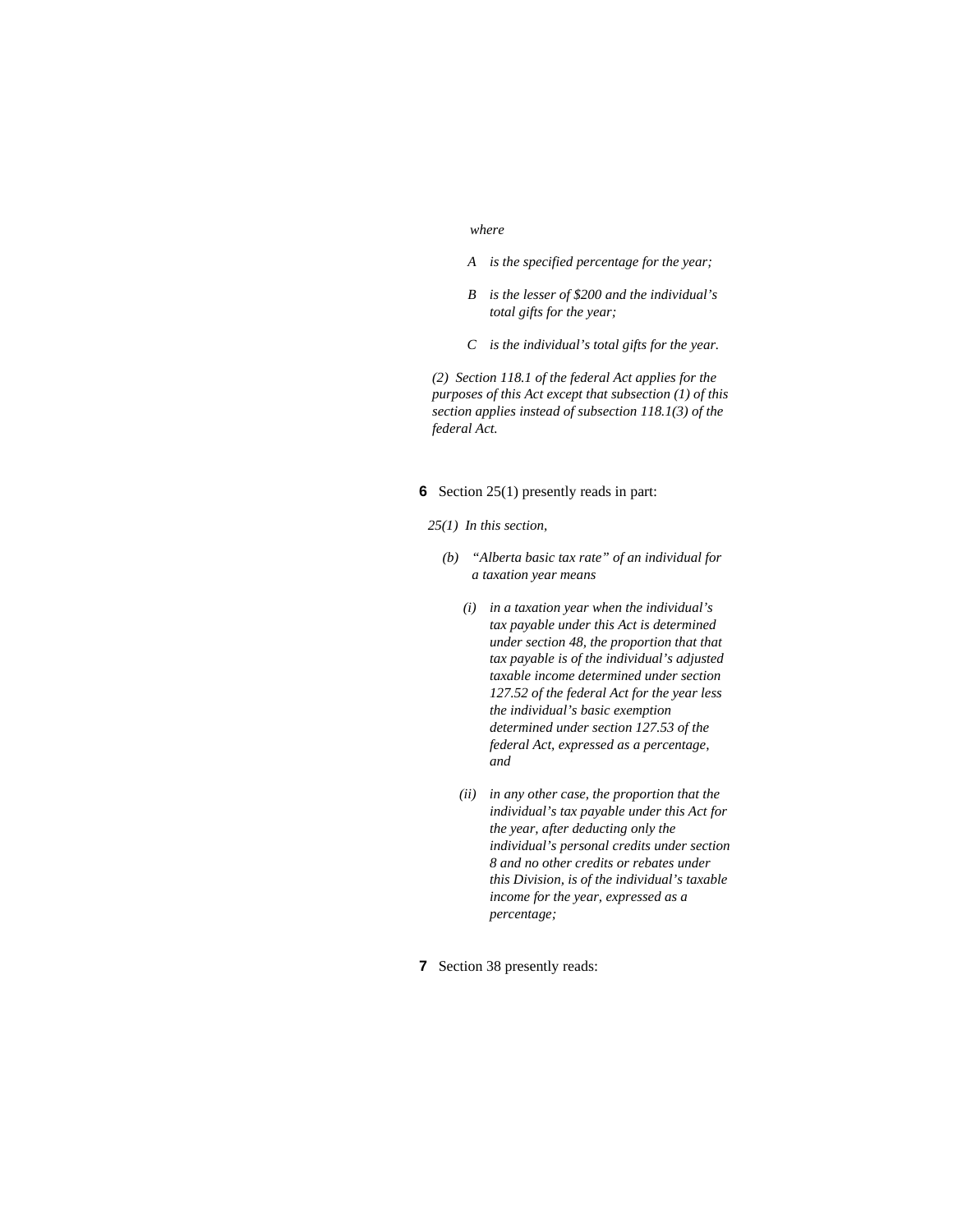*38 Despite sections 8, 9, 11, 12, 13, 15, 16, 17, 18, 19 and 20, for the purposes of computing tax payable under this Act for a taxation year by an individual referred to in section 6(2), the amount that may be deducted under those provisions must not exceed the portion of such amount determined by the formula* 

$$
A \times \underline{B-C} \over B
$$

 *where* 

- *A is the total of those credits under sections 8, 9, 11, 12, 13, 15, 16, 17, 18, 19 and 20 that the individual is entitled to claim;*
- *B is the individual's income for the year as determined in section 1(1)(j)(iii);*
- *C is the individual's business income outside Alberta.*

### **8** Section 39 presently reads:

*39 Despite sections 8 to 13 and 15 to 25, for the purposes of computing tax payable under this Act for a taxation year by an individual referred to in section 6(3), the amount that may be deducted under those sections must not exceed the portion of such amount determined by the formula* 

$$
A \times \frac{B}{C}
$$

- *A is the total of those credits under sections 8, 9, 11, 12, 13, 15, 16, 17, 18, 19, 20, 24 and 25 that the individual is entitled to claim;*
- *B is the individual's business income in Alberta;*